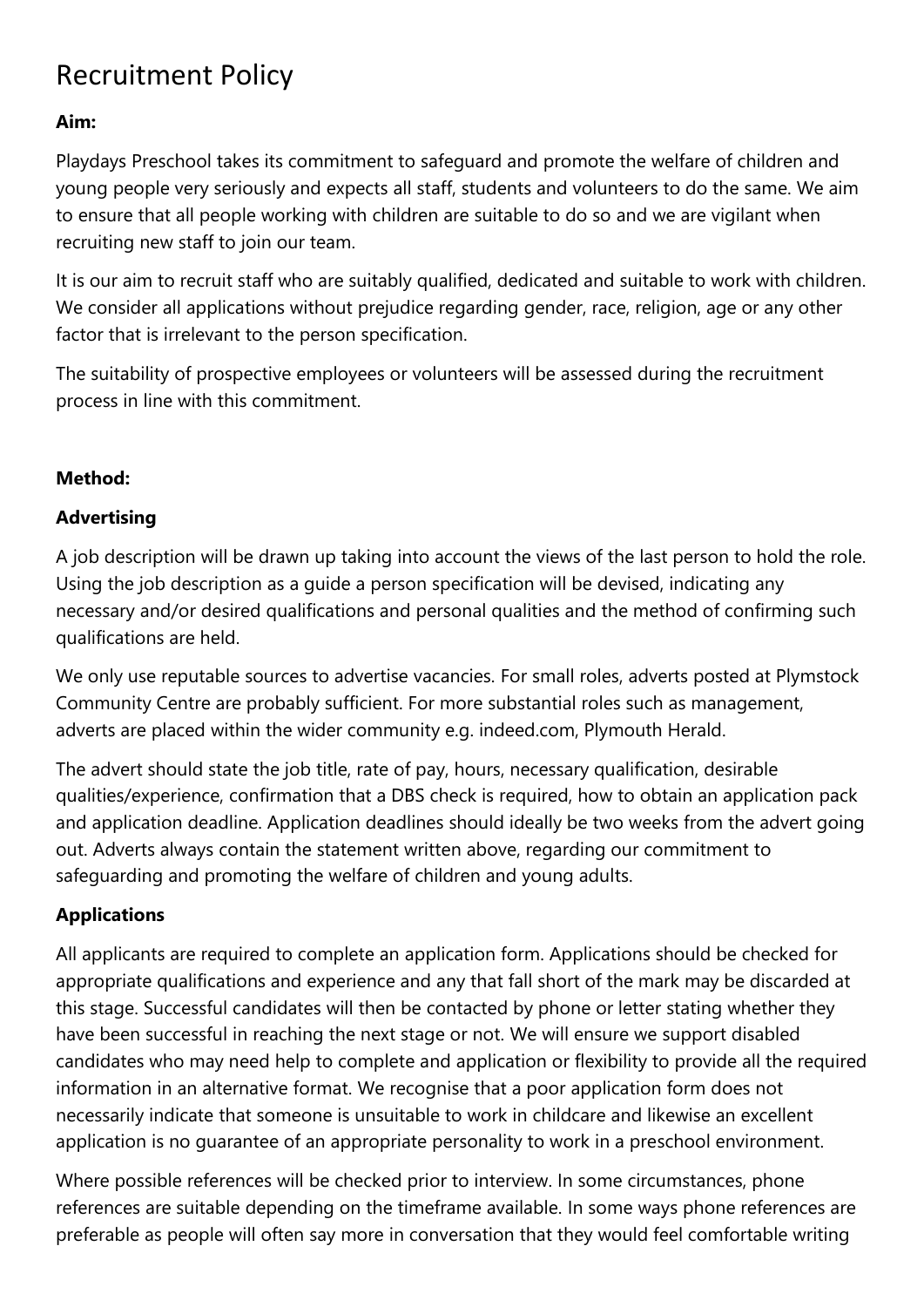down. All shortlisted candidates will receive a job description and where possible have their references checked prior to interview. If references have not been obtained before interviews, it should be made clear to the candidate that any job offer is subject to satisfactory references of which there should be a minimum of 2.

# **Interviewing**

Interviews should assess the merits of each candidate against the job requirements and explore the suitability to work with children. We will use an interview form with pre-arranged questions, on which notes and scores can be recorded for each question. During interviews, applicants will be asked to prove: their identity (passport or photocard driving license); qualifications (certificates); eligibility to work in the UK; criminal history (disclosure of anything that will show up on DBS); detailed enquiries regarding gaps in employment; ask for reasons for repeated changes in employment which clear career or salary progression or a mid-career move from permanent to temporary work. Even where only one application has been received for a position, interview will still take place.

The Chairperson and preschool manager will be present during interviews although the final decision regarding employment will remain with the chairperson at all times. When interviewing for a management position, the interview panel should include 3 people.

For most roles, interviews of 30 minutes in length and 10 minutes after to discuss between the panel and make notes is sufficient. We will also observe candidates in the preschool to further assess their suitability to work with children. For management roles longer interview times should be considered.

Following interviews and once careful deliberation amongst the panel has taken place and a decision made, all applicants should be contacted as soon as possible to notify them of the outcome. This will be done by phone or letter stating whether they have been successful or not. It is important to thank them for their time and may be a good idea to tell promising candidates they are welcome to apply for any other roles that arise in the future.

# **Starting work**

The successful candidate will be notified last, and will be informed that their job offer is conditional, dependent on the return of 2 satisfactory references and an enhanced DBS check. Arrangements can then be made for the successful candidate to attend the preschool for an induction and DBS check.

New members of staff will not be allowed unsupervised access or be able to provide intimate care to any child until the DBS is returned with no convictions.

New members of staff will undergo an induction period (minimum of 8 weeks) during which time they will read and discuss the preschool policies. Their work ethic and performance will also be monitored very closely during this time and if satisfactory levels are not being reached their employment may be reconsidered. Induction is normally carried out by the preschool manager. DBS checks are carried out by the business manager.

On receipt of a suitable DBS check, the job offer can be finalised and a contract drawn up. In some circumstances a provisional contract and covering letter lasting for one term may be drawn up and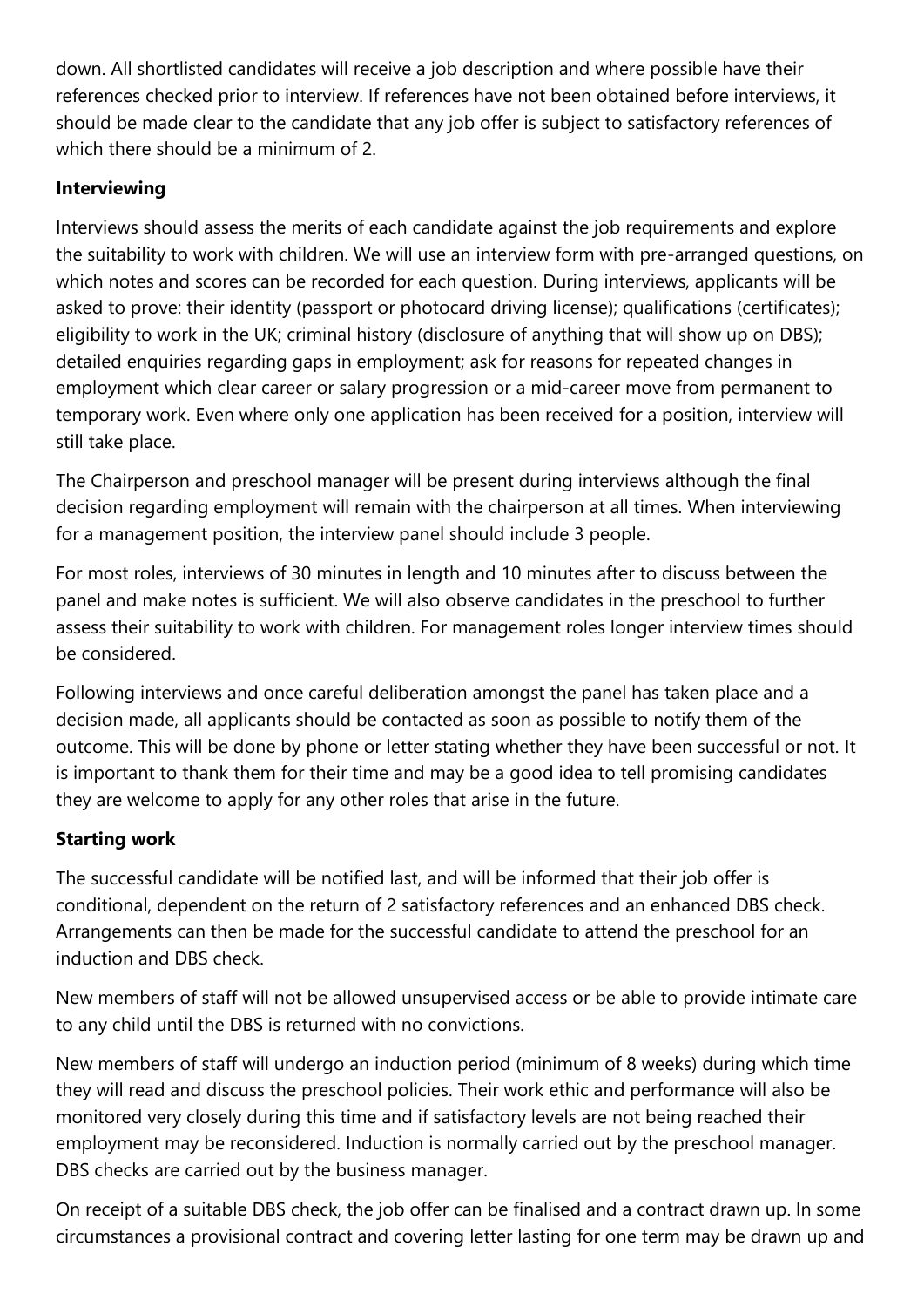followed by review of the committee and manager at the end of that period before a permanent contract is drawn up.

#### **DBS Checks**

It is not good practice to accept disclosure certificates produced by the applicant and requested by another organisation as additional information not shown on the applicant's certificate may have been disclosed to this employer by the police. DBS disclosures are a 'snapshot in time' on the day issued and are not updated with any new offences committed after this date.

If an individual is registered with the DBS Update Service, employers can instead obtain permission from the individual to view their original DBS check and carry out an instant free online check on the Update Service of any new information relating to the individual's record.

DBS checks do not include overseas information so applicants from abroad should be asked for a 'certificate of good conduct' from their home country or embassy.

A completed self-disclosure form does not remove the need to get an Enhanced DBS if the applicant is offered the post.

All staff will complete an annual suitability declaration form and are responsible for notifying the manager, in person, if any circumstances arise that may affect their suitability to work with children. This includes health concerns or incidents that have occurred outside of the nursery. Staff will face disciplinary action if they fail to notify the manager within a reasonable time scale.

# **Self-disclosure & The Rehabilitation of Offenders Act**

When considering information from a self-disclosure or DBS check, certain factors should be carefully weighed up, to ensure that an applicant is not being unfairly treated or disadvantaged because they may have been convicted of an offence in the past. Management will consider: the nature and severity of the offence/s, the date/s when it took place, whether it is relevant to the type of work which could be offered, whether the offence/s took place in the UK or overseas (if the latter, is it a criminal offence here?), whether the offence has now been de-criminalised, whether there is a pattern of offending, whether there is any evidence of remorse or recognition of wrongdoing?

#### **Disqualification statement**

It is important to note that it is unlawful to employ someone in a role working with children if a person living at the same address as the worker is barred from working with children. The connection between the worker and the partner, spouse, family member or friend greatly increases the chance that children may be placed at risk.

#### **Volunteers**

Playdays Preschool is managed by a voluntary committee. Volunteers are valued in our setting and encouraged to attend Safeguarding Awareness on-line training. If a volunteer is going to play the same role as a staff member we will apply the same principles of safe recruiting. If an individual is helping out with a one-off event (for example, a day trip), it is unnecessary to engage in a full recruitment procedure. However, all safeguarding precautions related to visitors to a setting are followed and observed. Volunteers are not left unsupervised with children or their records at any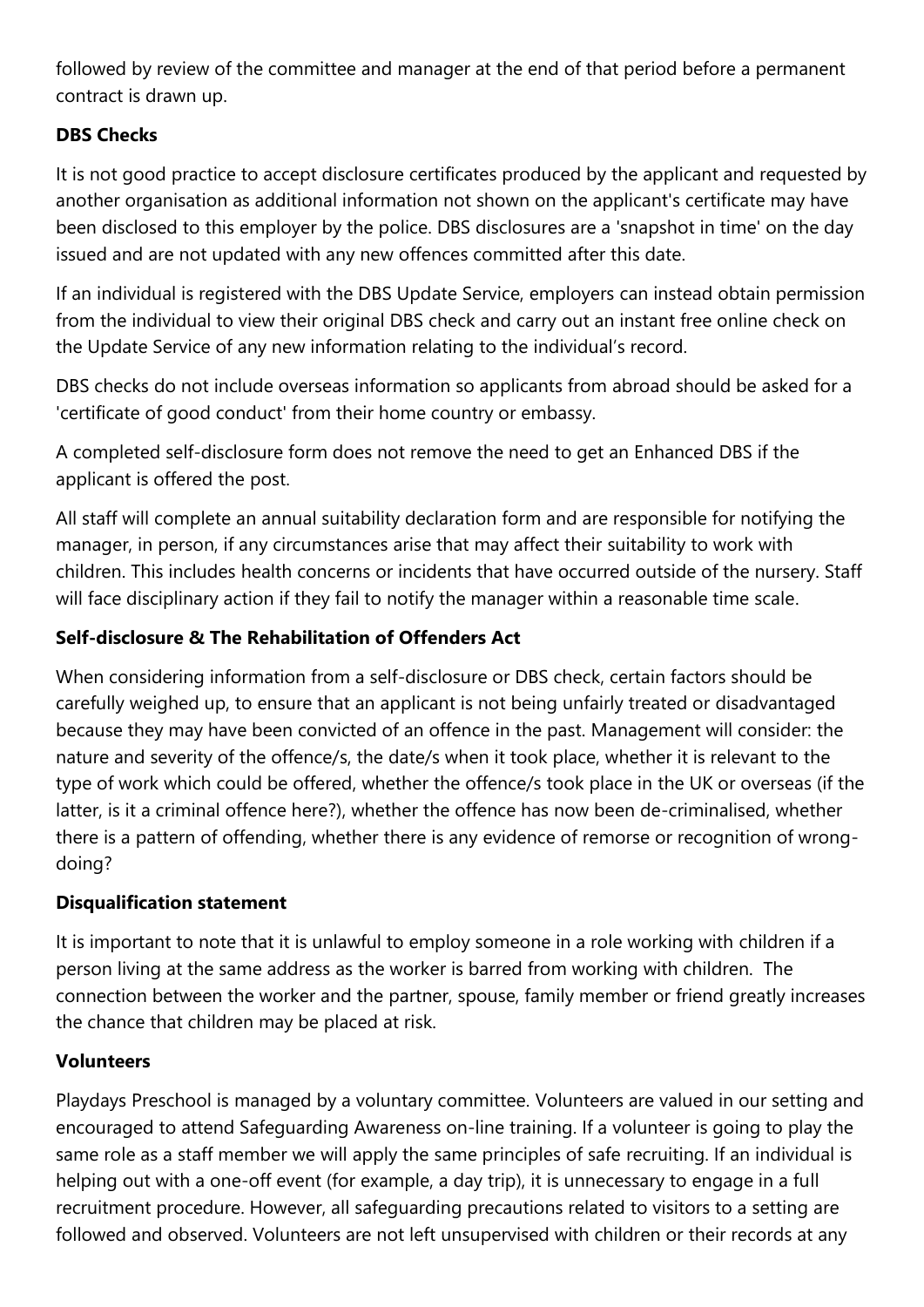time. Volunteer roles and responsibilities should be clearly stated in writing and the volunteer should receive a copy of this. They should also receive an registration and induction, have the safeguarding policy shared with them and for long term volunteers be subject to an enhanced DBS check.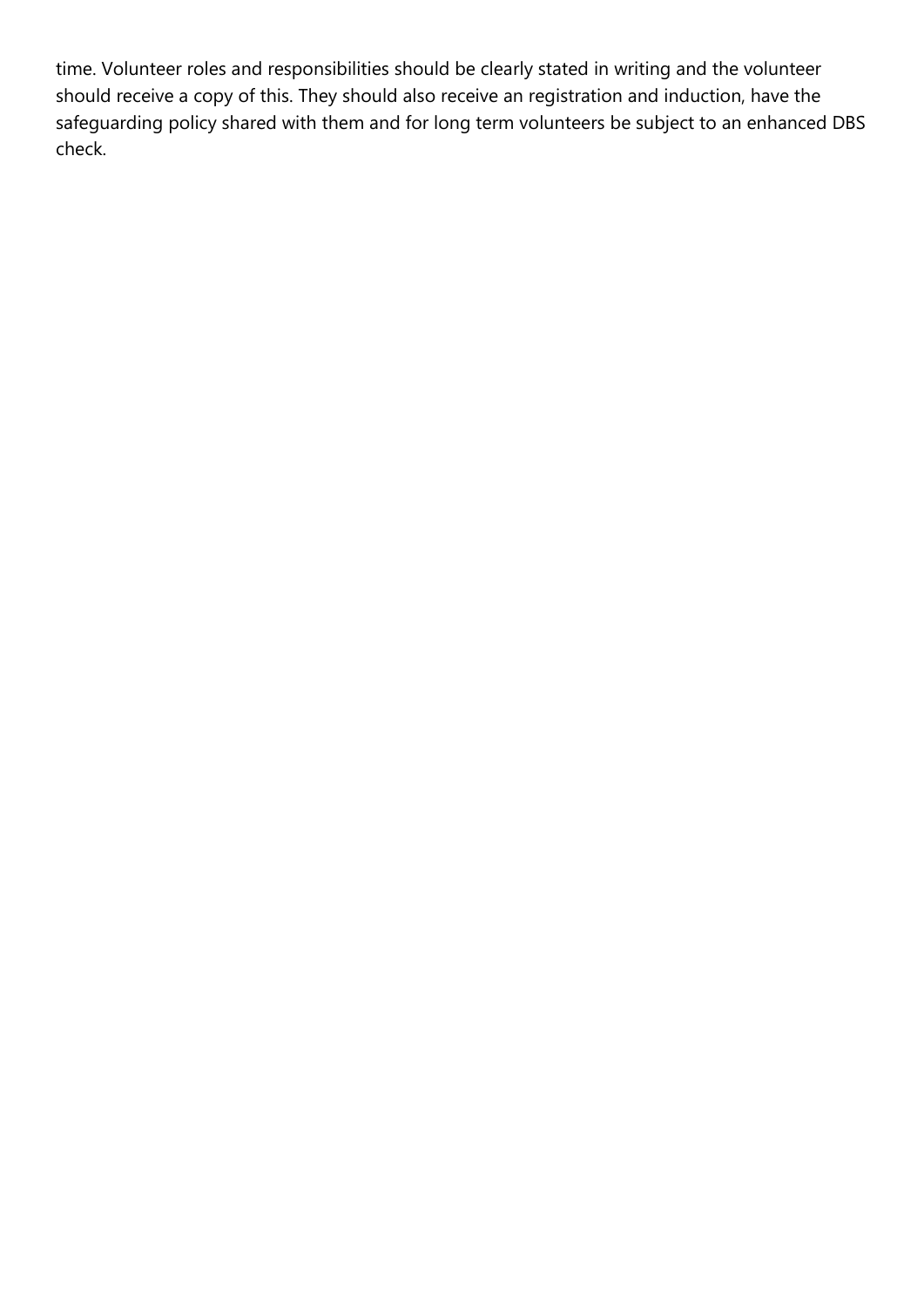# Checks for determining suitability

| <b>Check</b>      | <b>Reason</b>                                                                                                                                                                                                                                                                                                                            | Do                                                                                                                                                                                                                                                                                                                                                                                                                                                                                                                                                                                                                    | Don't                                                                                                                                                                                                                    |
|-------------------|------------------------------------------------------------------------------------------------------------------------------------------------------------------------------------------------------------------------------------------------------------------------------------------------------------------------------------------|-----------------------------------------------------------------------------------------------------------------------------------------------------------------------------------------------------------------------------------------------------------------------------------------------------------------------------------------------------------------------------------------------------------------------------------------------------------------------------------------------------------------------------------------------------------------------------------------------------------------------|--------------------------------------------------------------------------------------------------------------------------------------------------------------------------------------------------------------------------|
| Identity          | It is essential to<br>verify that<br>applicants are who<br>they say they are.<br>This is to minimise<br>the risk of<br>employing<br>someone with a<br>false identity. It is<br>necessary part of<br>the DBS vetting<br>process and<br><b>OFSTED</b><br>requirements that<br>identity checks are<br>carried out to<br>safeguard children. | · Request recent photographic ID<br>• Accept original documents only<br>• Check the name, DOB and<br>address of the applicant.<br>• Ensure all documents is in the<br>applicant current name.<br>• Ensure at least 1 document<br>shows the applicants current<br>address.<br>• Request a full and continuous<br>address history with supporting<br>documents.<br>• Cross match information e.g. the<br>application form/CV. Check<br>everything matches and adds up.<br>• Request a range of documents.<br>• Request information on all<br>names used in the last 5 years.                                            | • Accept photocopies<br>• Accept printed information from<br>the internet e.g. banking<br>statements<br>• Accept documents showing<br>different names                                                                    |
| Right to work     | It is a legal<br>requirement under<br>the Immigration<br>and Asylum Act<br>1999 to make sure<br>the applicant has<br>the right to work in<br>the UK. The<br>purpose of this is<br>prevent<br>recruitment of<br>illegal immigrants.                                                                                                       | • Request checks such as P60,<br>national insurance card, full<br>British passport, or stamped<br>passport to confirm right to live<br>in UK, certificate of registration<br>or naturalisation as a British<br>Citizen, UK or Irish birth<br>certificate, passport or ID card<br>confirming citizenship of the<br>European Economic Area,<br>evidence from the Home Office<br>of right to live in the UK and take<br>employment.<br>• Request this information for all<br>employees.                                                                                                                                  | • Accept photocopies or printed<br>documents from internet.<br>• Accept out of date information.<br>• Request only a small selection of<br>employees provide this<br>information.                                        |
| <b>Disclosure</b> | To safeguard<br>children<br>To meet OFSTED<br>requirements.<br>It is the duty of<br>employers to make<br>a check against the<br>Protection of<br>Children Act 1999<br>list. THE DBS will<br>make these checks<br>as part of the<br>enhanced<br>disclosure process<br>for those working<br>with children.                                 | • Ensure all staff and those<br>working with and in contact with<br>children are checked.<br>• Carry out checks promptly and<br>before employment starts and is<br>confirmed.<br>• Ensure checks cover regular<br>students and volunteers,<br>including parent volunteers.<br>• Ensure contracts, policies,<br>procedures and adverts highlight<br>the requirement for suitability<br>checks and that the position is<br>exempt from the rehabilitation of<br>Offenders Act 1974.<br>• Ensure there is a process for<br>obtaining DBS checks. This can<br>be one of the organisation<br>contracted by DFES to provide | • Photocopy or keep a copy of any<br>applicants or employees notice.<br>• Accept DBS disclosure notices<br>previously issued for another<br>employment.<br>• A new disclosure must be<br>obtained for all new employees. |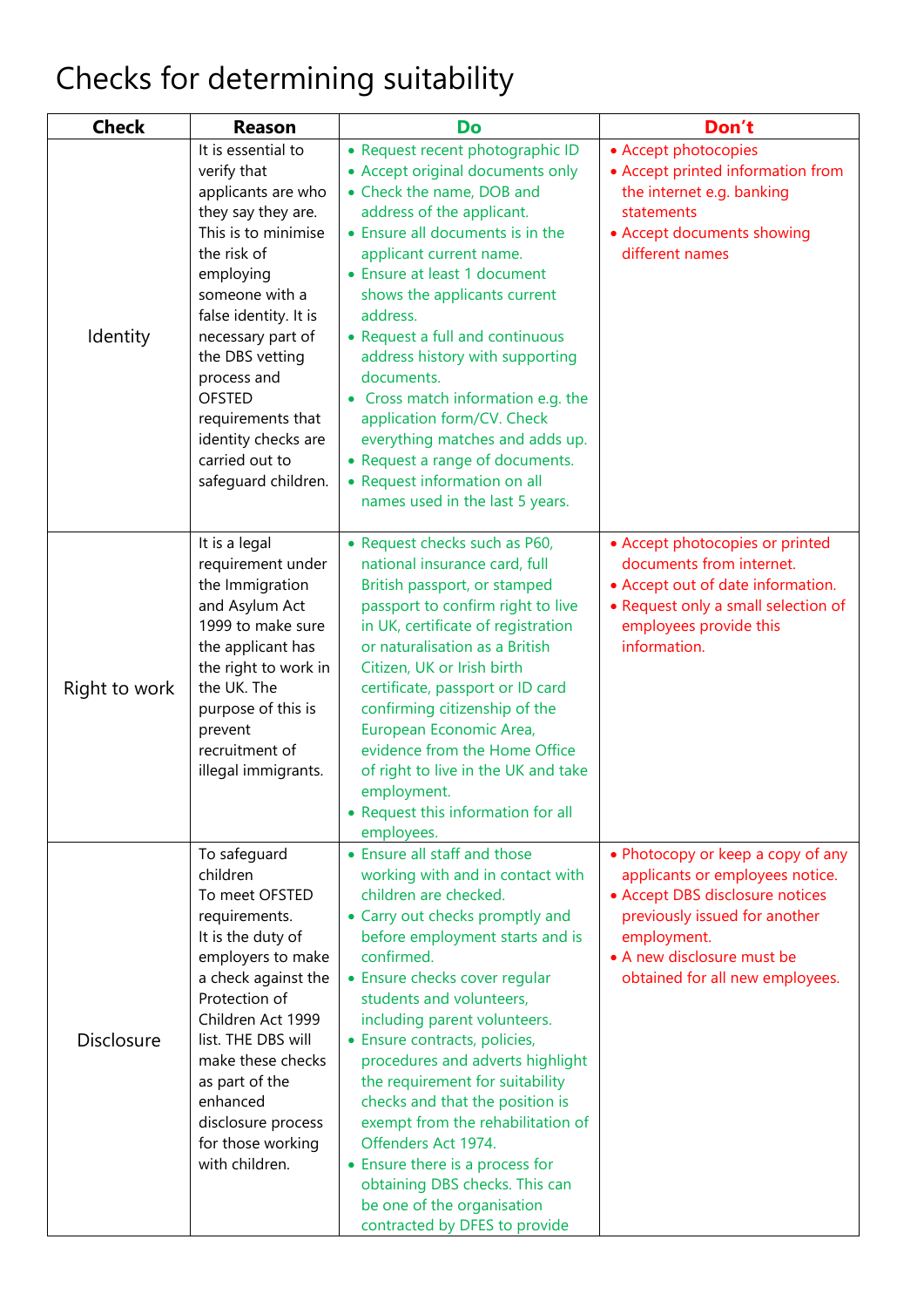|                  |                                                                                                                                                                                                                                                               | subsidised checks or through an<br>umbrella organisation.<br>• Consider how to determine<br>ongoing suitability of staff.<br>• Remember that a disclosure is<br>only up to date on the day of<br>issue.<br>• Consider updated checks for<br>existing employees N.B. this<br>could be liable to an additional<br>charge.<br>• Carry out risk assessment to<br>assess the effectiveness of<br>practice. This should identify<br>existing control measures and<br>any further action which may be<br>required. This need to focus on<br>how safety is maintained if a DBS<br>is only carried out on initial<br>employment, or accepted from<br>another organisation.<br>• Do abide by the DBS Code of<br>Practise<br>• Do ensure supervision<br>procedures are in place and n<br>writing for anyone not requiring<br>a disclosure e.g. visitors.<br>• Keep records of disclosures<br>viewed, including any reference<br>numbers, date obtained,<br>together with supporting |                                                                                                                                                                                                                                                                                                                                                                                                       |
|------------------|---------------------------------------------------------------------------------------------------------------------------------------------------------------------------------------------------------------------------------------------------------------|--------------------------------------------------------------------------------------------------------------------------------------------------------------------------------------------------------------------------------------------------------------------------------------------------------------------------------------------------------------------------------------------------------------------------------------------------------------------------------------------------------------------------------------------------------------------------------------------------------------------------------------------------------------------------------------------------------------------------------------------------------------------------------------------------------------------------------------------------------------------------------------------------------------------------------------------------------------------------|-------------------------------------------------------------------------------------------------------------------------------------------------------------------------------------------------------------------------------------------------------------------------------------------------------------------------------------------------------------------------------------------------------|
| Disqualification | It is an Ofsted<br>requirement that<br>employers take<br>steps to ensure<br>that employees are<br>not disqualified<br>from working with<br>children. It is illegal<br>to knowingly<br>employ someone<br>who is disqualified<br>from working with<br>children. | information.<br>• Request that applicants and<br>existing employees sign a self-<br>declaration to confirm that they<br>are not disqualified from working<br>with children.<br>• Request that staff update this<br>information on a regular basis.<br>• Do notify Ofsted immediately if<br>you become aware that any staff<br>member is disqualified from<br>working with children<br>• Inform staff that should they be<br>or become disqualified from<br>working with children, they can<br>apply to OFSTED for a waiver. It<br>would be necessary to suspend<br>the staff member while the<br>waiver is applied for. Cases are<br>assessed on an individual basis. If<br>the waiver is not agreed,<br>employment cannot continue.<br>Contracts should reflect this.<br>Seek employment/legal advice if<br>this situation arises.<br>• Ensure employees are aware of                                                                                                   | • Do not employ anyone who is<br>disqualified from working with<br>children. Request that a waiver is<br>applied for and accepted before<br>an employment decision is<br>made.<br>• Do not assume that a DBS check<br>will necessarily identify if a<br>person is disqualified from<br>working with children. DBS will<br>only identify this if<br>disqualification relates to a<br>criminal offence. |